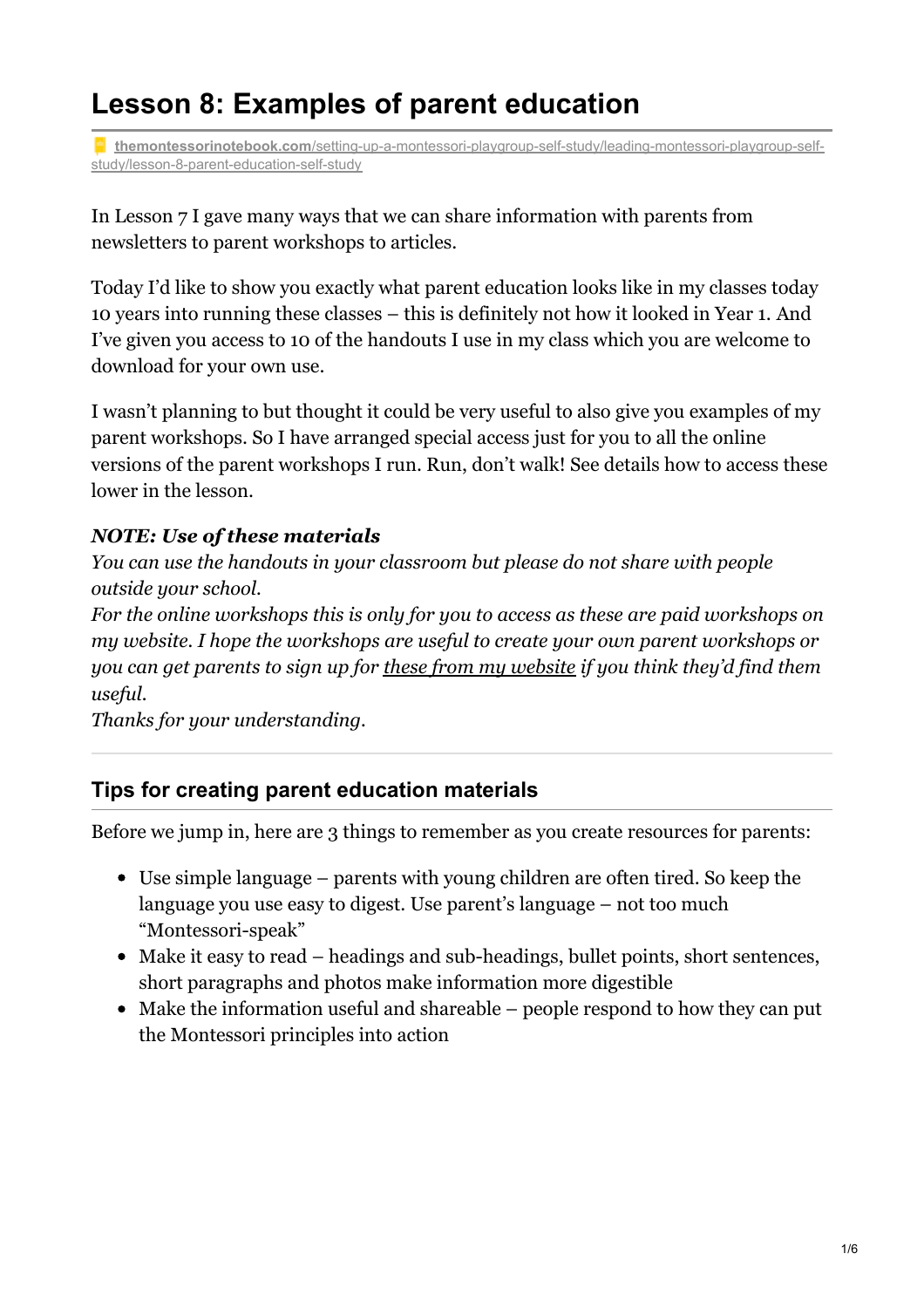

## **Step-by-step parent education at Jacaranda Tree Montessori**

Over time the parents receive information about the Montessori approach in many different ways with the aim of **transformation**. I like to call this the drip-drip-drip method.

This would be a typical experience for someone signing up for my classes:

- 1. Website contains basic information about the Montessori approach, how a class works, and the practical aspects like costs and how to sign up
- 2. Application form when they complete the application form online, they are signed up to receive the newsletter
- 3. Newsletter every newsletter contains an article about some aspect of the Montessori approach (around once every 2 weeks)
- 4. Observation they can make an appointment to observe a class for 30 minutes
- 5. Introduction to Montessori evening (1.5 hours) this is a free evening explaining some of the principles of the Montessori approach and how it works in practice. I also demonstrate some of the activities and give a tour of the classroom. (You can access an online version of this workshop below.)
- 6. Once there is space and their payment is received, they receive an email with some tips for getting the most out of classes.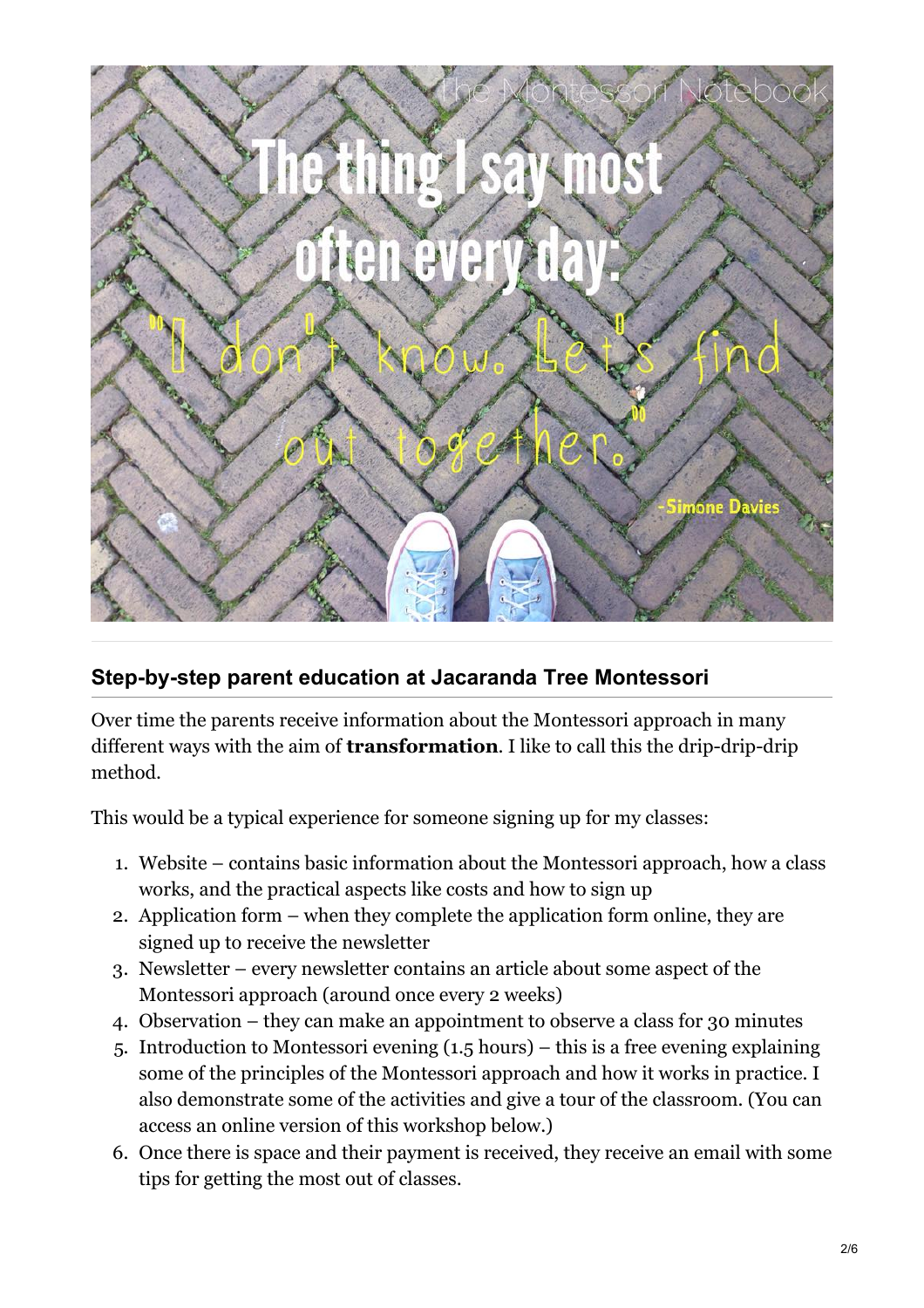- 7. A few days before the first class, they receive an email including the [introduction](http://www.jacarandatreemontessori.nl/short-introduction-jacaranda-tree-montessori/) video.
- 8. They are invited to arrive 10 minutes before their first class to get settled before the other children arrive.
- 9. I introduce them to a few main things the first class:
	- 1. follow the child and when to step in to help (when their hands are on the activity, our hands are off)
	- 2. modelling where things go back in the classroom
	- 3. getting permission from the child when you want to handle them, change their diaper etc
	- 4. slow hands no words
	- 5. sharing by taking turns
- 10. Then by coming to class, they can:
	- 1. Ask questions
	- 2. Learn from others
	- 3. Learn from watching how I interact with their child
	- 4. Use the handout on a clipboard in class to practise an aspect, eg, alternatives to "good job"
	- 5. Observation practice at least 2x per 10-week course
- 11. Attend additional parent workshops
- 12. Continue to receive the newsletter
- 13. Many also borrow books from the parent library including *The Montessori Toddler*

## **Examples of handouts I use each week in my class**

I don't have any set order, just what is coming up a lot in class or we need reminding of. I generally write these on Sunday evening for the week ahead. Or pull one out of the archives for a reminder.

You can use these handouts in your classroom but please do not share with people outside your school. Thanks for your understanding.

- 1. [Alternatives](https://www.themontessorinotebook.com/wp-content/uploads/2019/07/Alternativestogoodjob.pdf) to "Good Job"
- 2. [Alternatives](https://www.themontessorinotebook.com/wp-content/uploads/2019/07/Alternativestotimeout.pdf) to time out
- 3. Encouraging [independence](https://www.themontessorinotebook.com/wp-content/uploads/2019/07/Encouragingindependence.pdf)
- 4. [Follow](https://www.themontessorinotebook.com/wp-content/uploads/2019/07/Followthechild.pdf) the child
- 5. Help children to [concentrate](https://www.themontessorinotebook.com/wp-content/uploads/2019/07/Helpchildrentoconcentratechallenge.pdf)
- 6. Kind and clear [limits](https://www.themontessorinotebook.com/wp-content/uploads/2019/07/Kindandclearlimits.pdf)
- 7. [Observation](https://www.themontessorinotebook.com/wp-content/uploads/2019/07/Observationchallenge.pdf) challenge #1
- 8. [Observation](https://www.themontessorinotebook.com/wp-content/uploads/2019/07/Observationchallenge2.pdf) challenge #2
- 9. Three [period](https://www.themontessorinotebook.com/wp-content/uploads/2019/07/Threeperiodlesson.pdf) lesson
- 10. Use soft [hands](https://www.themontessorinotebook.com/wp-content/uploads/2019/07/Usesofthands.pdf)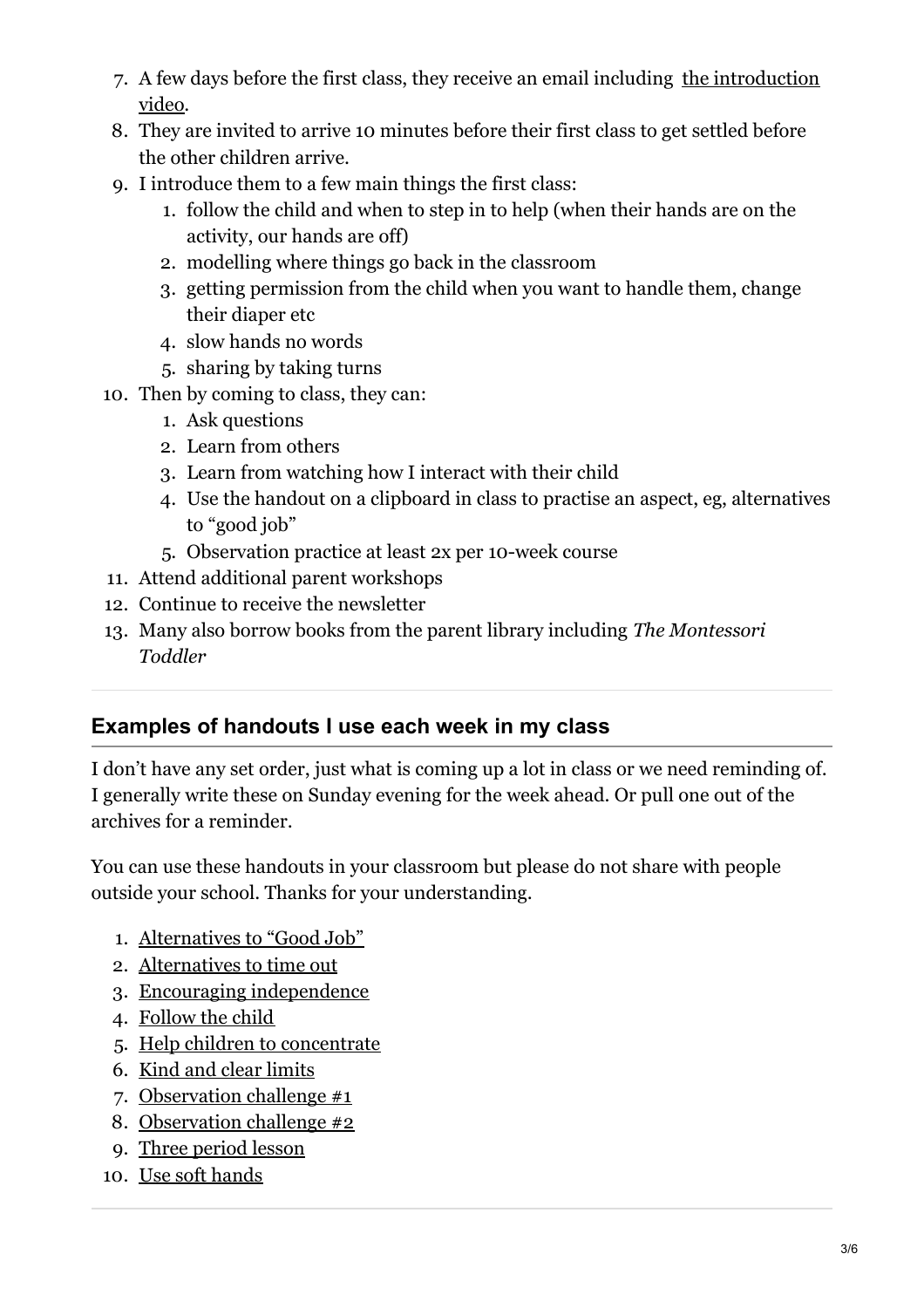You will need to be logged in to access these workshops. Please don't share the login with others. These are just for you as special bootcamp participants and not to be used in your school or by others. Thank you.

- 1. [Introduction](https://www.themontessorinotebook.com/introduction-to-montessori-workshop/) to Montessori 1.5 hour workshop + Q&A
- 2. [Montessori](https://www.themontessorinotebook.com/montessori-toddlers-workshop-paid-participants/) for Toddlers 2 hour workshop + Q&A
- 3. [Montessori](https://www.themontessorinotebook.com/montessori-babies-online-workshop-paid-partipants/) for Babies 2 hour workshop + Q&A
- 4. Applying the "How to talk so kids will listen" [approach](https://www.themontessorinotebook.com/applying-talk-kids-will-listen-approach-paid-participants-2/) 2 hour workshop + Q&A
- 5. Raising [Peaceful](https://www.themontessorinotebook.com/raising-peaceful-siblings-paid-participants/) Siblings 2 hour workshop + Q&A

## **Books in my parent library + blogs**

You'll find a list of all the books in my parent library and interesting blogs for parents [here](https://www.themontessorinotebook.com/setting-up-a-montessori-playgroup-self-study/extra-resources-self-study/books-resources-parents-self-study/).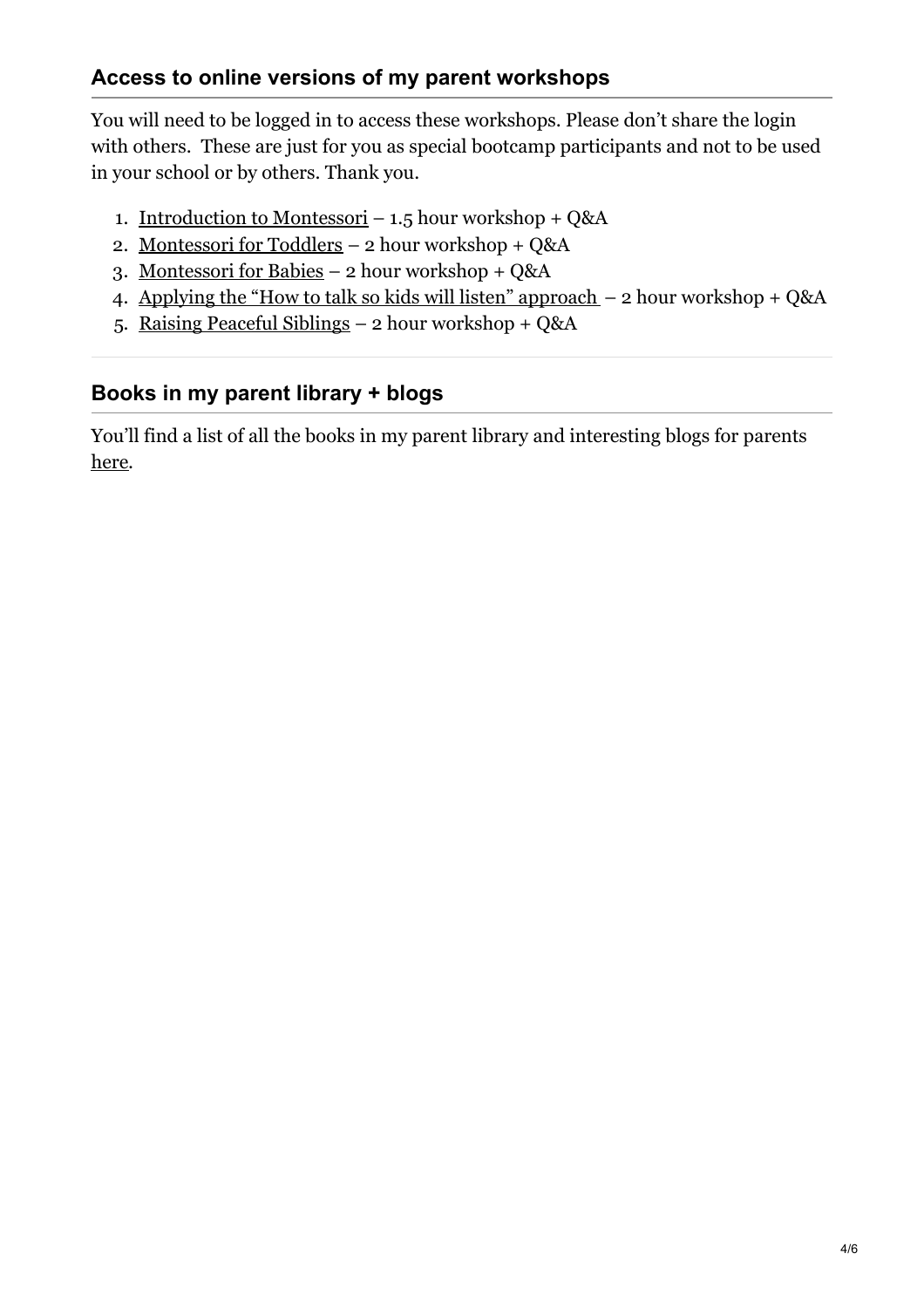

Parent library

# **TIME FOR ACTION**